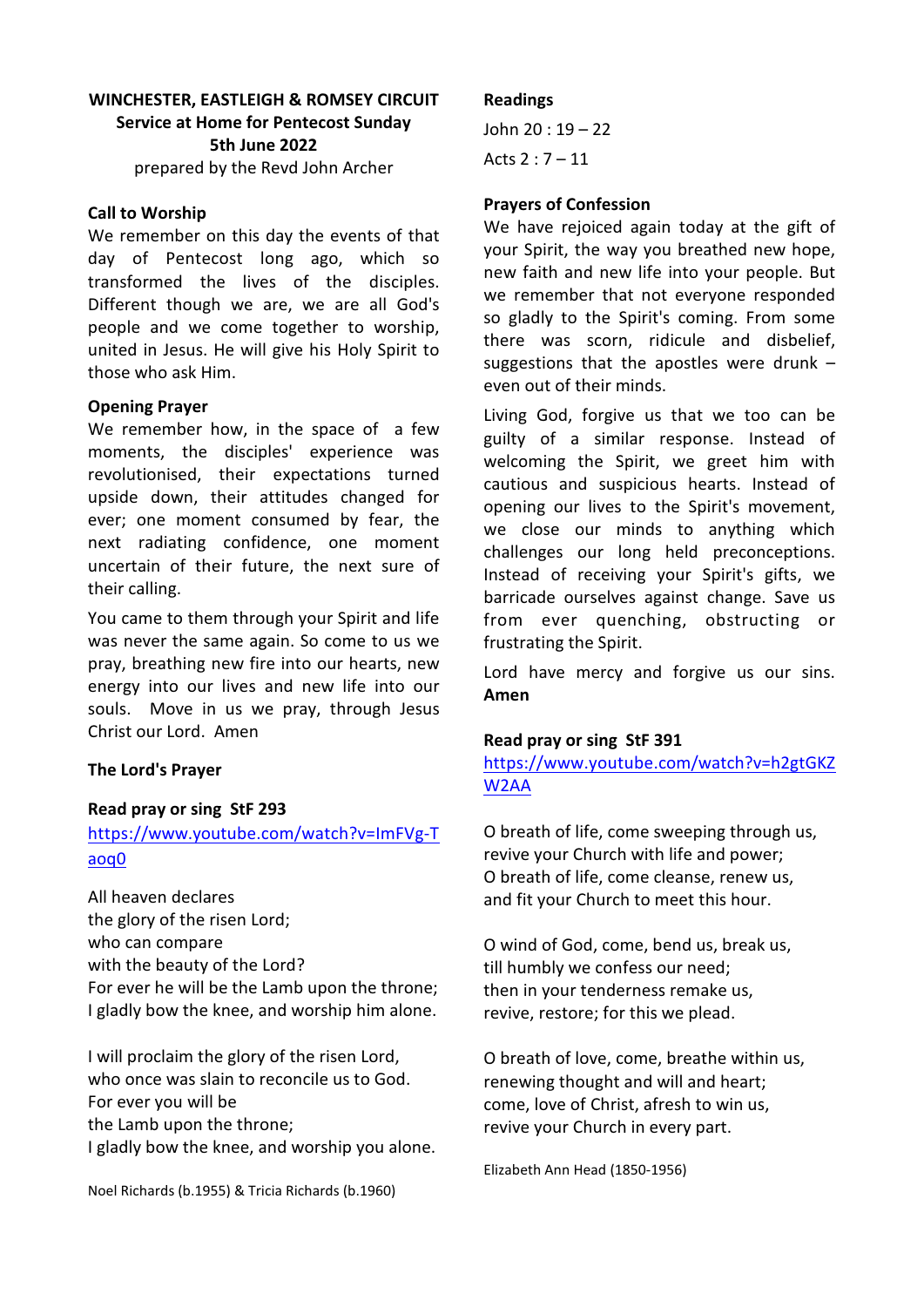# **Sermon A Tale of Two Rooms**

I expect, like me, you have spent some time in your life in a waiting room - maybe at an airport or bus or train station or, more likely, a doctor's or dentist's waiting room - or it may have been going for an interview. They are usually associated for me with a degree of tension and maybe expectation. Our two readings refer to two waiting rooms.

# **1 John's Waiting Room**

*"It was late Sunday evening and the disciples were gathered together behind locked doors, because they were afraid of the Jewish authorities."*

This was probably the room where they held the Last Supper, which is thought to be in John Mark's mother's house. They were afraid that their turn would come next. They reacted fearfully at every tread on the stairs and every knock on the door.

The French writer John-Paul Sartre wanted to explore the agony of many human beings trapped in the midst of life. He wrote a play about hell and he gave it the title *No Exit.* Three people arrive in hell, which consists of a large sitting room with mirrors around the walls. There is no exit from the room and no pause in the action. The three characters are on the stage all the time since they are destined to spend eternity together without leaving the room. They pass the time reflecting on what has happened in the past, but they cannot use that to change their lives now. As they remain locked within the room the final line is, 'Let's go'. But they can go nowhere. For them hell is being tied to a past and present that cannot be changed. They have no prospect of a different future. All they have is mirrors – and that is hell.

It is one thing to be locked in a room with no exit. It is another thing to lock yourself in a room because you believe the world beyond the door is hostile and that if you leave the room you face certain death. The world may not get into your room but neither can you get out. In today's Gospel reading this is the scene. John writes to depict the condition of the disciples following the death of Jesus. They have locked themselves in. This is an assembly that fear has gathered together. They are in a room that just mirrors their fears and provides no exit for them. It must have been hell. (On another occasion this situation could lead to a modern discussion about mental health.)

John, however, shows us that there is an exit from this paralysing fear, through the peace that Jesus brings. Into this room of trapped people comes Jesus with peace. As the risen Jesus breathes on them, the disciples breathe in the Spirit. The Holy Spirit is the breath they take on Easter Sunday evening that gives them all new heart. John, with his knowledge of the Jewish scriptures and history, will have thought back to the story of creation - '*And the Lord God formed man of dust from the ground and breathed into his nostrils the breath of life and man became a living being'.* He will have remembered Elijah in the valley of dry bones: '*Come from the four winds and breathe upon these slain that they may live'.*  Today we might think of paramedics giving mouth to mouth resuscitation!

## **2 Luke's Waiting Room**

*"When the day of Pentecost came all the believers were gathered together in one place."*

Luke, in his book of Acts, demonstrates the effects of the Spirit in the ministry of the apostles. His story of the launch of this ministry is the story of Pentecost (the Jewish Festival of Weeks). All male Jews within twenty miles had to attend. It was a week of weeks (fifty days after Passover) - early June, better weather and bigger crowds. It remembered the giving of the Law to them at Sinai – God's covenant with his people. Luke makes Pentecost into a Christian feast when God renews his covenant through the power of the Spirit. People had come from the far reaches of the Roman Empire. All spoke Aramaic/Greek. They babbled in 'tongues" (still experienced in some Christian groups today).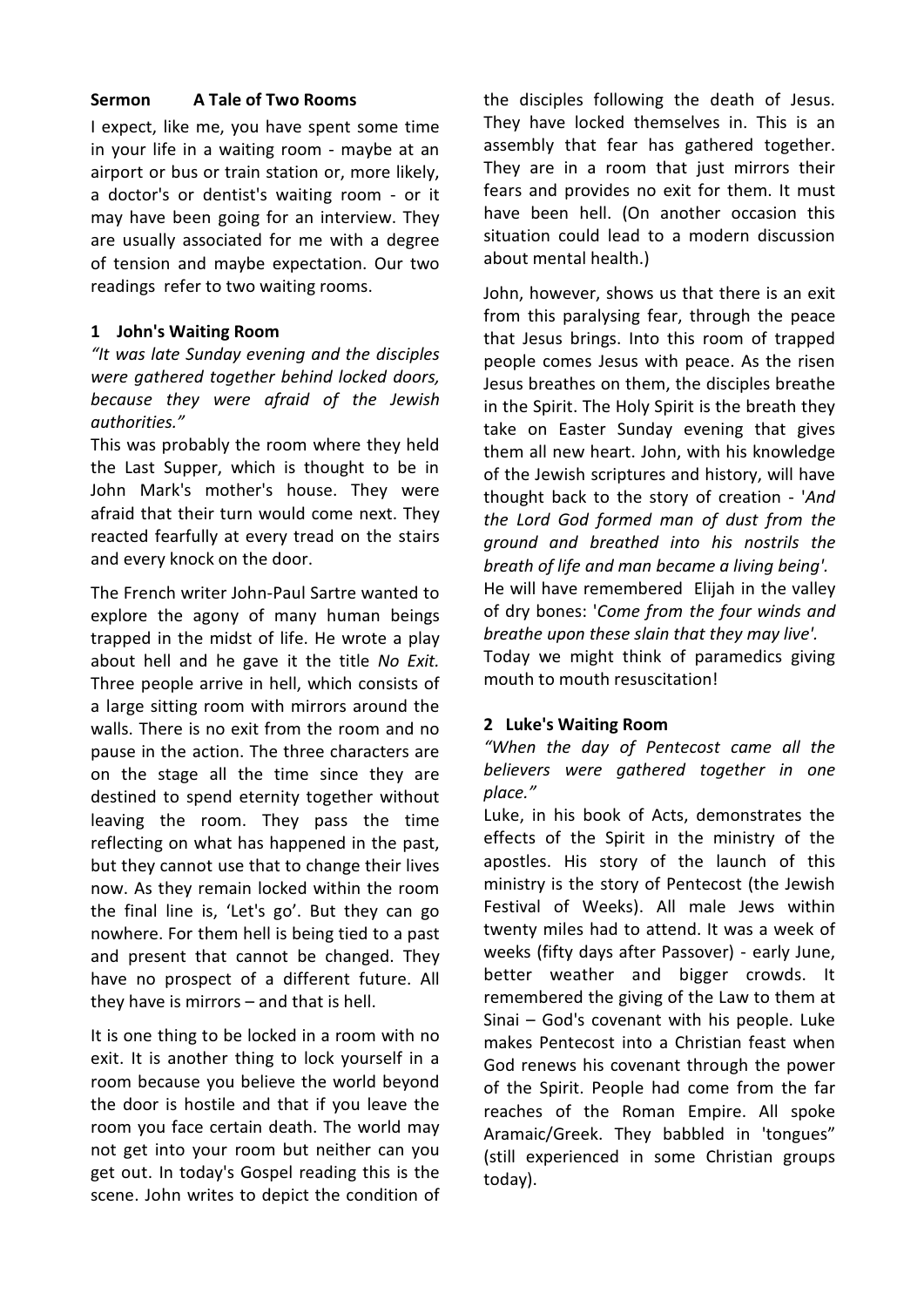It has now become the Feast of the Holy Spirit when people were offered a new opportunity to renew their relationship with God and to make a new beginning.

# **3 Disciples need the discipline of a waiting room**

After they had seen the risen Christ on a number of occasions and completely believed in his resurrection, the disciples must have wanted to relaunch the campaign - to rush up the steps of the Praetorium and hammer on Pilate's door crying, "You've made a mistake! We've seen Jesus alive". They would get him to make a public statement from the palace that Jesus was alive; parade outside Caiphas' house in a protest march: "Annas Out! Caiphas Out! Sanhedrin Out! " But Jesus said, "Wait". *"I myself will send upon you what my father has promised. But you must wait in the city until the power from above comes down upon you." "Set Barnabas and Saul apart for me to do the work to which I have called them."*

We still have to wait in the waiting room individually, and as a Church, until God calls. Adolphe Monod was a Parisian preacher who, in 1856, gave short talks from his death bed. In one he said, "We make excellent plans for our lives but they are our plans and self is the centre. The results are meagre for they were never God's plans for us". We need to remain in the waiting room until God's plans become evident. They are shown by circumstances usually. These each mixed with prayer will show us what we ought to do.

Archbishop Anthony Bloom said, "The Church should be like an Old English Sheepdog. He does not move until he gets the signal from his master but as soon as he does he goes all out all of the time."

Go back to Sartre's closed mirrored room. Only in the power of the Spirit can we see the exit. The Spirit empowers us to understand the past anew and see the future with hope. The Holy Spirit is the exit from the hopelessness of being locked into the past. The Spirit is the exit which leads us into the streets and market places of our community where people may appear to walk free but many feel trapped in their lives. The Holy Spirit can reach these people through us. He has commissioned us. Let us renew our commitment today.

### **Read pray or sing StF 393**

## [https://www.youtube.com/watch?v=5EmkyT](https://www.youtube.com/watch?v=5EmkyT6uUZE) [6uUZE](https://www.youtube.com/watch?v=5EmkyT6uUZE)

She sits like a bird, brooding on the waters, hovering on the chaos of the world's first day; she sighs and she sings, mothering creation, waiting to give birth to all the Word will say.

She wings over earth, resting where she wishes, lighting close at hand or soaring through the skies; she nests in the womb, welcoming each wonder, nourishing potential hidden in our eyes.

She dances in the fire, startling her spectators, waking tongues of ecstasy where dumbness reigned;

she weans and inspires all whose hearts are open, nor can she be captured, silenced or restrained.

For she is the Spirit, one with God in essence, gifted by the Saviour in eternal love; and she is the key opening the Scriptures, enemy of apathy and heavenly dove.

John L Bell (b.1949) and Graham Maule (b.1958)

### **Offertory Prayer**

Heavenly Father accept our offerings. May they go where we cannot go. May they do what we cannot do. In Jesus' name. **Amen**

### **Prayers for our World**

Spirit of God breathe into our lives, breathe into the Church, breathe into the world.

We are here Lord. You have brought us here and now we bring the world to you - our world where warfare never ceases, our world where millions battle with hunger, our world divided between the rich and the poor, between developed and underdeveloped, powerful and powerless. Come Holy Spirit blow down the barriers that divide us. Bring us to face those in the world who need our concern.